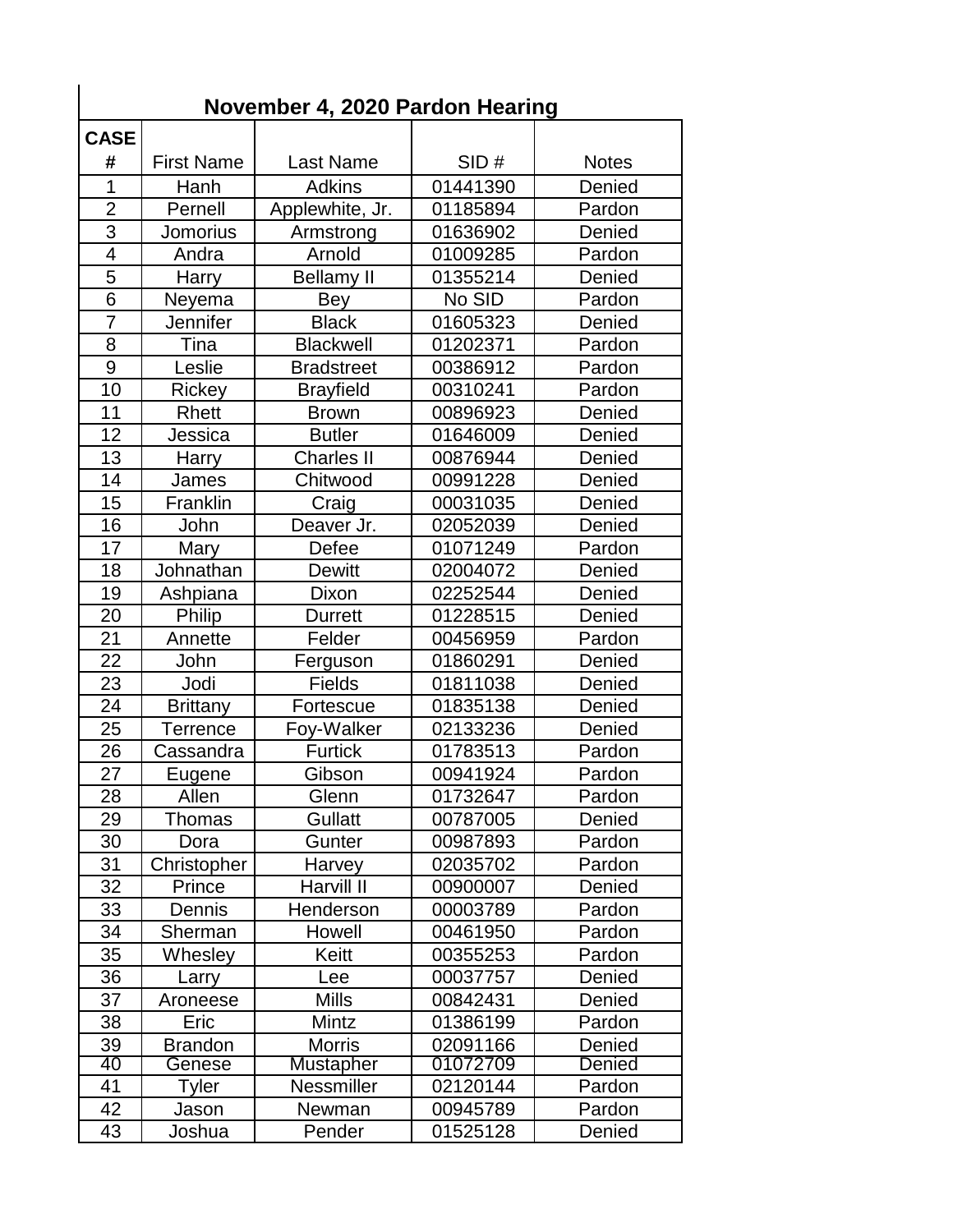| 44 | Kimberly       | Pike             | 01703261 | Denied |
|----|----------------|------------------|----------|--------|
| 45 | Cierra         | Polite           | 01553417 | Pardon |
| 46 | Stefani        | Riggs            | 01874961 | Pardon |
| 47 | Owen           | Robertson        | 02312664 | Denied |
| 48 | Joshua         | Rodriquez        | 02164729 | Denied |
| 49 | Edward         | Rogers           | 01709540 | Denied |
| 50 | Jordan         | Rosemond         | 02175392 | Pardon |
| 51 | Shawn          | <b>Simmons</b>   | 01563407 | Pardon |
| 52 | Wesley         | <b>State</b>     | 01634294 | Denied |
| 53 | <b>Mark</b>    | <b>Stevenson</b> | 00350603 | Pardon |
| 54 | Debra          | Summerford       | 00776473 | Denied |
| 55 | Perry          | Thompson         | 01195281 | Pardon |
| 56 | <b>Scott</b>   | <b>Titus</b>     | 01523936 | Pardon |
| 57 | Loften         | Turner, Jr.      | 01720522 | Pardon |
| 58 | <b>Tyrell</b>  | Waiters          | 01741310 | Denied |
| 59 | Eric           | Waldrop          | 01657969 | Pardon |
| 60 | Ethen          | Watkins, Jr.     | 00811139 | Denied |
| 61 | <b>Dnetric</b> | Williams         | 01783987 | Denied |
| 62 | Jammil         | Williams         | 01081796 | Pardon |
| 63 | Lynard         | Williams         | 00828787 | Pardon |
| 64 | Anthony        | Wingate          | 01389158 | Denied |
| 65 | Jason          | Wyant            | 01145422 | Pardon |